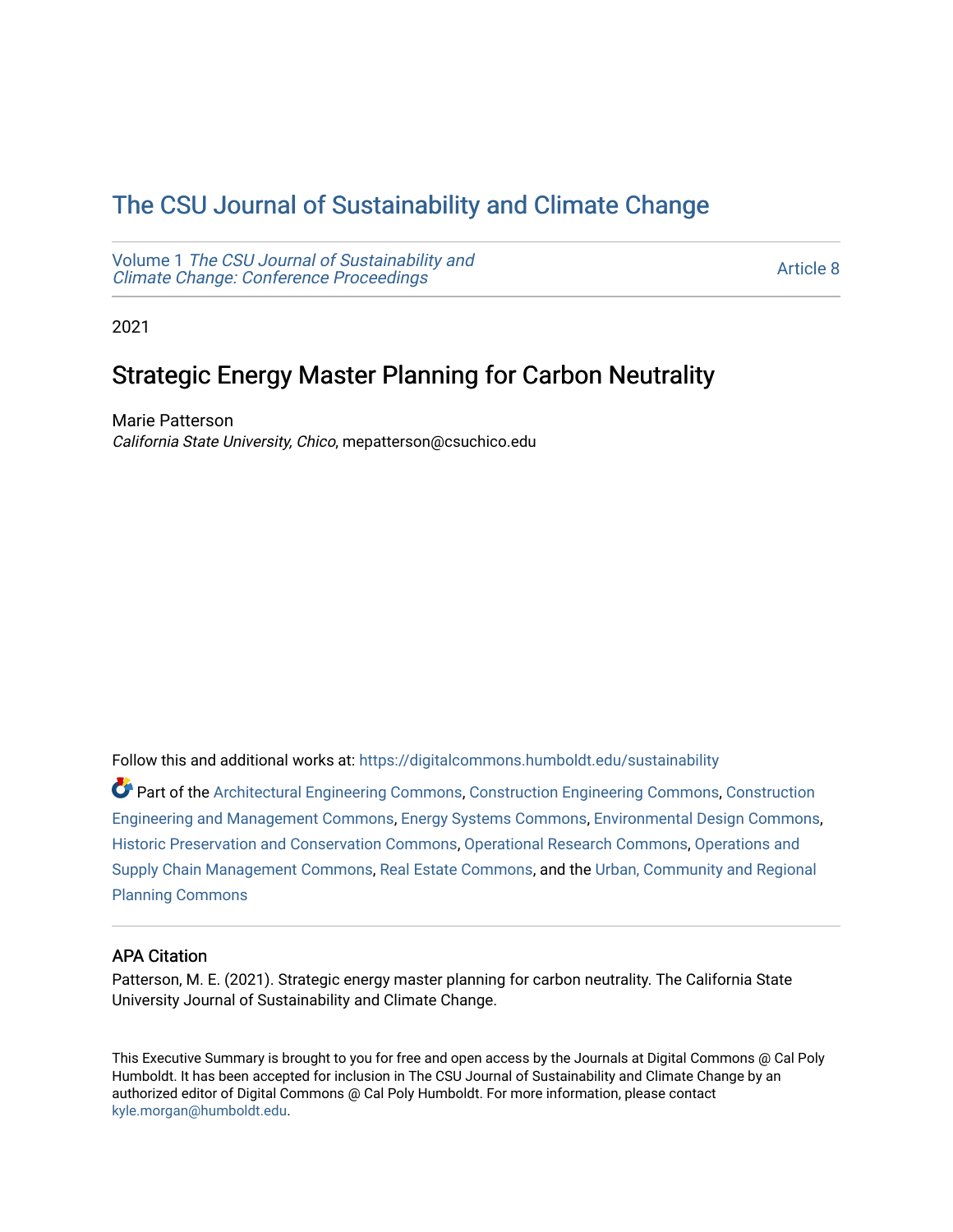# Strategic Energy Master Planning for Carbon Neutrality

Acknowledgments N/A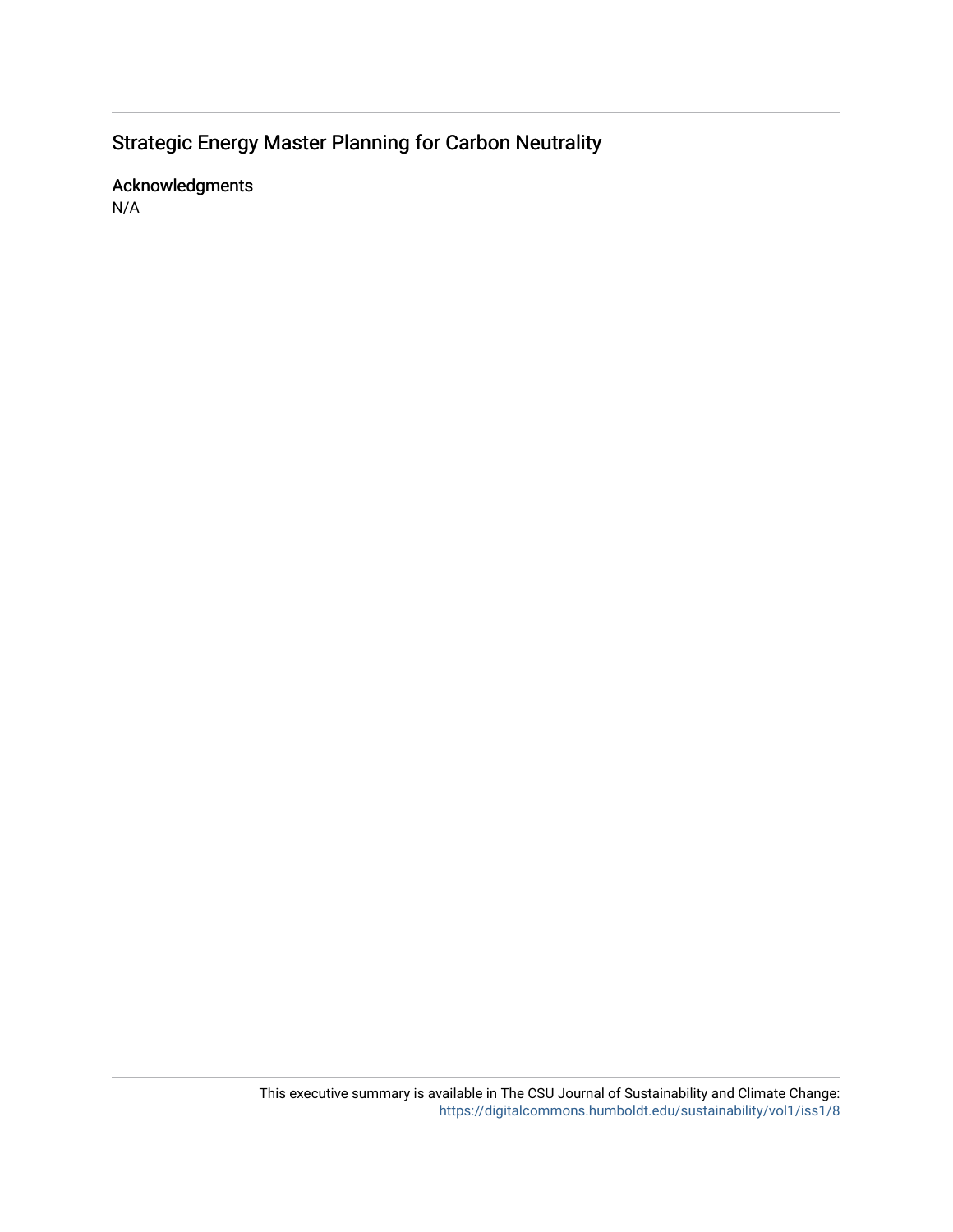# Strategic Energy Master Planning for Carbon Neutrality

Marie Patterson (California State University, Chico)

## **Abstract**

Universities across the United States are generating goals to be more sustainable and carbon neutral. The energy used in existing buildings on campus amount to a large volume of greenhouse emissions and must be reduced to help achieve neutrality goals. Strategic Energy Master Plans are instrumental to support these goals through the development of recommendations to reduce energy. Calculating the energy use intensity for existing buildings, a main component of a Strategic Energy Master Plan, can help the campus understand where energy is being used the most. With this information the highest energy consuming buildings can be the focus of renovations to improve energy efficiency to reduce emissions. This study evaluated existing building energy use at California State University, Chico and made energy efficiency recommendations on 12 campus buildings. The information was also used to identify where the campus may fall short of their neutrality goals and provided additional recommendations to meet them.

### **Overview**

California State University, Chico (Chico State) has had the goal to be carbon neutral by 2030 since they joined the President Climate Commitment in 2007 (Chico State, 2021). As the second oldest campus in the California State University System and with over 3,352,457 square feet of buildings, including seven historical buildings over 85 years old, Chico State buildings use a large amount of energy. With the aging buildings and the energy needed to heat, cool, light and power the building space, how can Chico State achieve their carbon neutrality goal?

To aid in planning, Chico State updated their Climate Action Plan (CAP) in 2020 (Chico State, 2021) that provides recommendations on how to achieve neutrality by

2030 for all emission types. In order to implement the CAP, some of the measures require greater detail from an energy management perspective. This is where a Strategic Energy Master Plan (SEMP) is beneficial as it is specific to managing and reducing energy usage to meet a desired goal (Association of Energy Engineers, 2020). The two plans complement each other to provide guidance and recommendations to implement for all emission sources (Patterson, 2021).

Greenhouse gas emissions are measured in metric tons of carbon dioxide equivalent (MTeCO2). In 2017-2018 Chico State greenhouse gas emissions were 20,867 MTe-CO2, and Figure 1 shows the emissions breakdown per category. The SEMP and this research focus on natural gas and electricity emissions. Natural gas emissions were 5,733 MTeCO2 or 27.5%, and electricity were 4,025 MTeCO2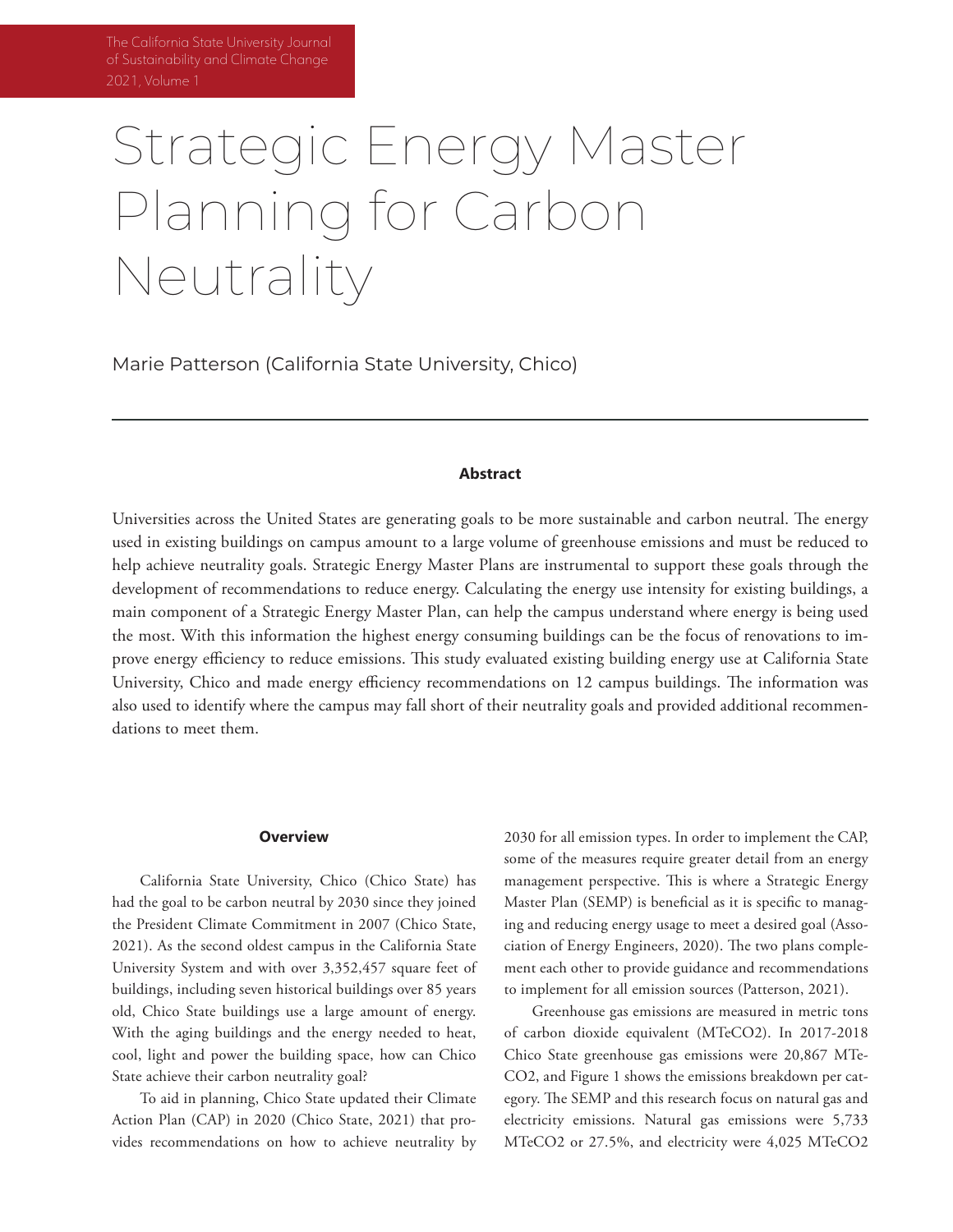or 19.3%, equating to 9,758 MTeCO2, or 46.8% of total campus emissions.

#### **Figure 1** *Campus emissions 2017-2018.*

*Campus emissions 2017-2018.*



According to the California Coalition for Adequate School Housing (CASH) calculating the Energy Use Intensity (EUI) for the campus and individual buildings is one of the first steps in understanding where energy is being used across campus (CASH, 2009). EUI is calculated as an energy use per square foot per year, typically in BTU/SF, which allows electricity, natural gas, and other energy sources to be converted to one whole number. The EUI allows a campus to benchmark its energy use and compare individual buildings against the benchmark to determine higher and lower energy use buildings. By prioritizing the higher energy buildings for renovation, it will conserve the most energy and bring down the EUI average in a shorter amount of time. Annual energy consumption and square footage of buildings was required for the calculations and was received from Chico State's campus energy manager through their energy management system. This paper focuses on the research associated with evaluating the energy in existing buildings to understand if the campus will meet their targeted goals and make recommendations to achieve neutrality by 2030. recommendations must be proposed to meet neutrality goals. *College electricity use for PG&E service area.*

# **Research Methods**

This research replicates the methods developed by CASH to benchmark the electricity use of the existing buildings on campus. The steps included compiling annual energy data, establishing an energy average or benchmark, identifying which buildings are performing more or less efficiently than others and then performing audits to make recommendations for renovations for those buildings (CASH, 2009). Using the 12-month electricity data and square footage, the campus average EUI was calculated and used to determine the baseline energy consumption. The next step was to calculate the EUI for each building on campus using the same data set. The resulting data was sorted by highest to lowest EUI to determine which buildings used the most energy.

Buildings that exceeded the baseline average energy use were audited for energy and energy conservation measures (ECM's) were developed. Based on the ECM estimated energy savings per building, emission reductions were calculated. Figure 2 from the California Energy Commission (CEC) shows how energy is used for a typical college campus in PG&E's service territory (CEC, 2006). ECM's typically conrity sist of recommendations on similar categories like heating,  $\%$  cooling, lighting and office equipment. After existing building energy and emissions were calculated, the results were andetermine where the campus is in terms of meeting alyzed to determine where the campus is in terms of meeting carbon neutral goals. If goals were met, then the campus is on

#### **Figure 2**

*College electricity use for PG&E service area.*



track to meet their sustainability goal. If goals were not met, then additional recommendations must be proposed to meet neutrality goals. several buildings did not have 12 months of accurate electricity data. Based on this, see also see this, see a

# **Discussion of Results**

After receiving information from Chico State, it was determined that some buildings did not have energy sub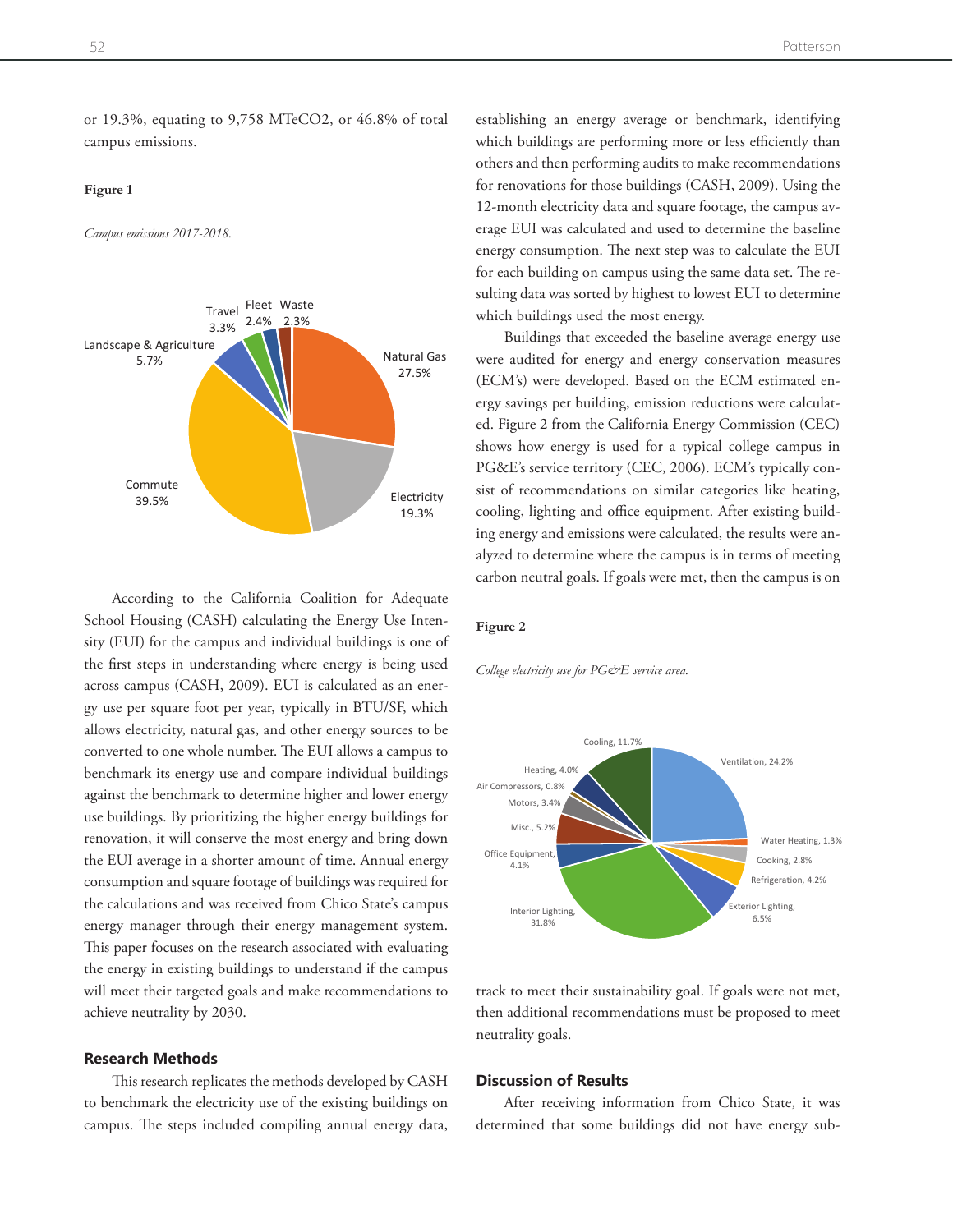metering in place to provide natural gas data for individual building consumption. Also, several buildings did not have 12 months of accurate electricity data. Based on this, several buildings were removed from the study and the EUI was

modified to only calculate electricity per square foot (kWh/ SF). After this there was a total of 44 buildings in this study. The total annual electricity for campus was 29,061,121 kWh, with total square footage of 3,352,457 SF, calculating an av-

# **Table 1**

*Highest electrical EUI buildings at Chico State.* 

| <b>Campus Building</b>          | Annual            | <b>Building Size</b> | <b>EUI</b> | <b>Annual Electricity</b> |
|---------------------------------|-------------------|----------------------|------------|---------------------------|
|                                 | Electricity (kWh) | (SF)                 | (kWh/SF)   | $($ \$                    |
| Gateway Science Museum          | 1,121,669         | 9,656                | 116.16     | \$174,531                 |
| <b>Butte Station</b>            | 61,744            | 1,212                | 50.94      | \$9,607                   |
| O'Connell Technology Center     | 1,431,156         | 75,683               | 18.91      | \$222,687                 |
| Nettleton Stadium               | 130,397           | 8,364                | 15.59      | \$20,289                  |
| Langdon Engineering Center      | 677,473           | 58,249               | 11.63      | \$105,414                 |
| Bell Memorial Union & Bookstore | 1,454,319         | 133,677              | 10.88      | \$226,292                 |
| Holt Hall                       | 1,393,789         | 130,850              | 10.65      | \$216,873                 |
| Selvester's Cafe                | 92,692            | 9,388                | 9.87       | \$14,422                  |
| Wildcat Recreation Center       | 1,050,103         | 109,000              | 9.63       | \$163,396                 |
| Meriam Library                  | 2,560,401         | 269,018              | 9.52       | \$398,398                 |
| <b>TOTAL</b>                    | 9,973,743         | 805,097              |            | \$1,551,909               |

## **Figure 3**

*Emission forecasts incorporating ECM recommendations and Master Plan.*